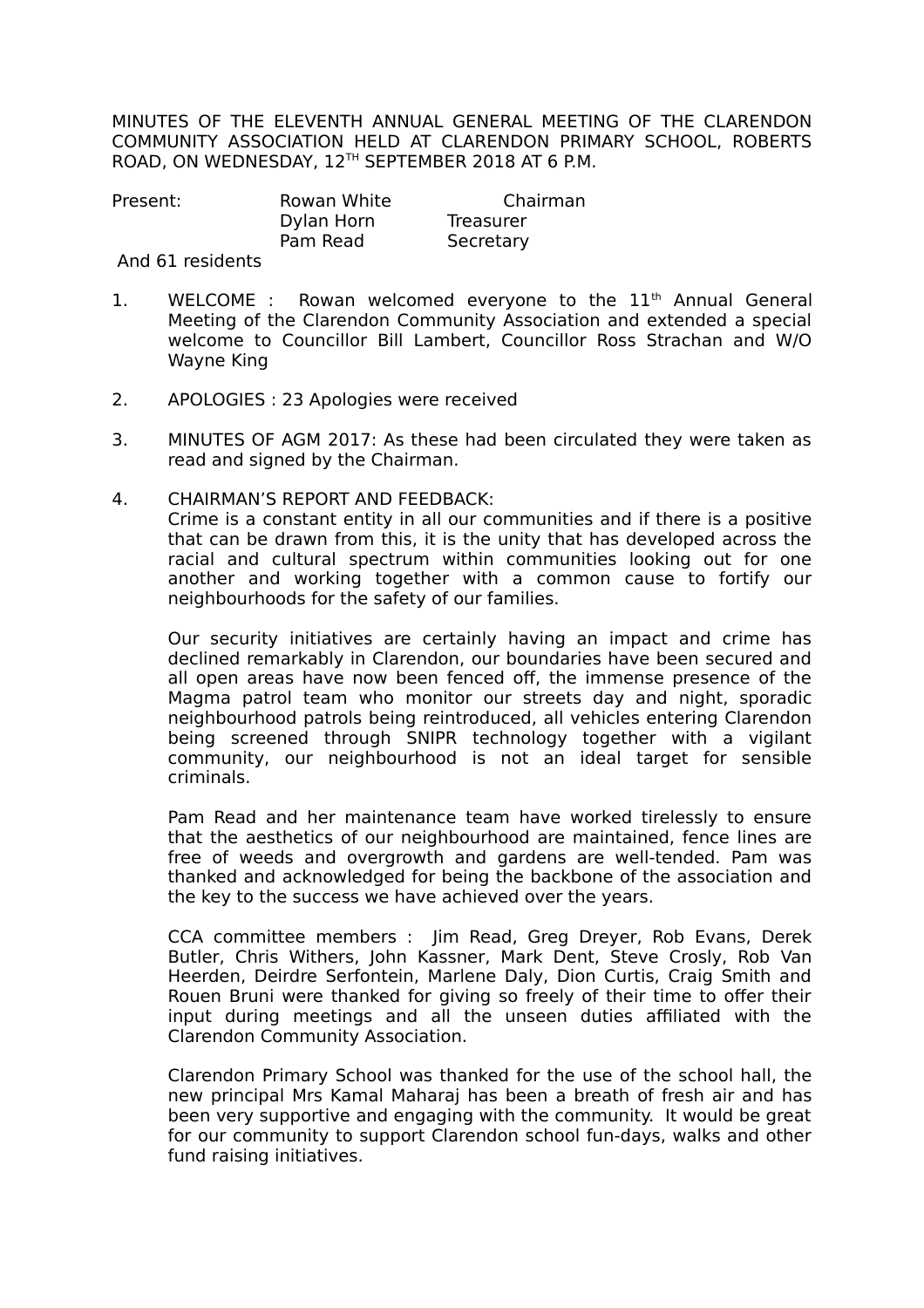Craig and Shelly Smith were thanked for their relentless struggle with the municipality to keep our street lights operating and have yielded some recent success, but this is a never ending and frustrating responsibility.

SAPS members from Townhill and Prestbury SAPS, Megan Nicol, the Townhill CPF chairlady and the CPF were thanked for the support of the Clarendon community and affirmed the full support by the community for all the work that is done in keeping us safe bearing in mind all the daily challenges faced.

Feedback

Razor wire fencing between the mosque and 23 Villiers Drive, between 39 and 43 Villiers Drive, between the mosque and Jacaranda has been completed; palisade fencing at the end of Voortrekker Road, Dan Pienaar Rd, and Villiers Drive entry into World's view conservancy have been installed with the gates being locked at dusk and opened at dawn by the Magma officers.

K9 Fischer, the community sponsored police dog is doing well and has been ruthless in his work. The K9 fund, currently, is approximately R55000 which is available for the purchase of new dogs for the unit.

Speed humps in Kitchener, Villiers and Roberts Rd have been completed.

SNIPR cameras are installed and working well.

# 5. WARD COUNCILLOR REPORT:

Councillor Ross Strachan presented his report.

He said the Clarendon community are working hard and collaborating with him to assist with the problems being experienced.

Recycling tariffs have been acknowledged as illegal and refunds have been promised to residents.

The recent delayed refuse collection on 4 September 2018 was the result of workers being unhappy with the brand of boots that were supplied to them, and the subsequent strike had political affiliations.

The recycling depot at the Prestbury municipal dump had unfortunately deteriorated into a refuse site, and was subsequently closed down.

Missing Prestbury child. Thanks to the Clarendon community for distributing the information pertaining to the young girl's disappearance and in particular who heeded the call for help with donations of food, as this brought some desperately needed community unity around a common cause.

Street lights: Thank you to Craig and Shelley for their tireless efforts in keeping the street lights working with recent repairs being undertaken.

Disconnections: They are illegal as 14 days' notice needs to be given. No unauthorised unmarked vehicles are permitted, and if no identification is produced then no access should be granted. Should there be any unauthorised access to your property, it is trespassing and camera footage is required for legal action to be taken. Melanie Veness and J Leslie Smith & Co have issued a legal warning to the municipality in this regard.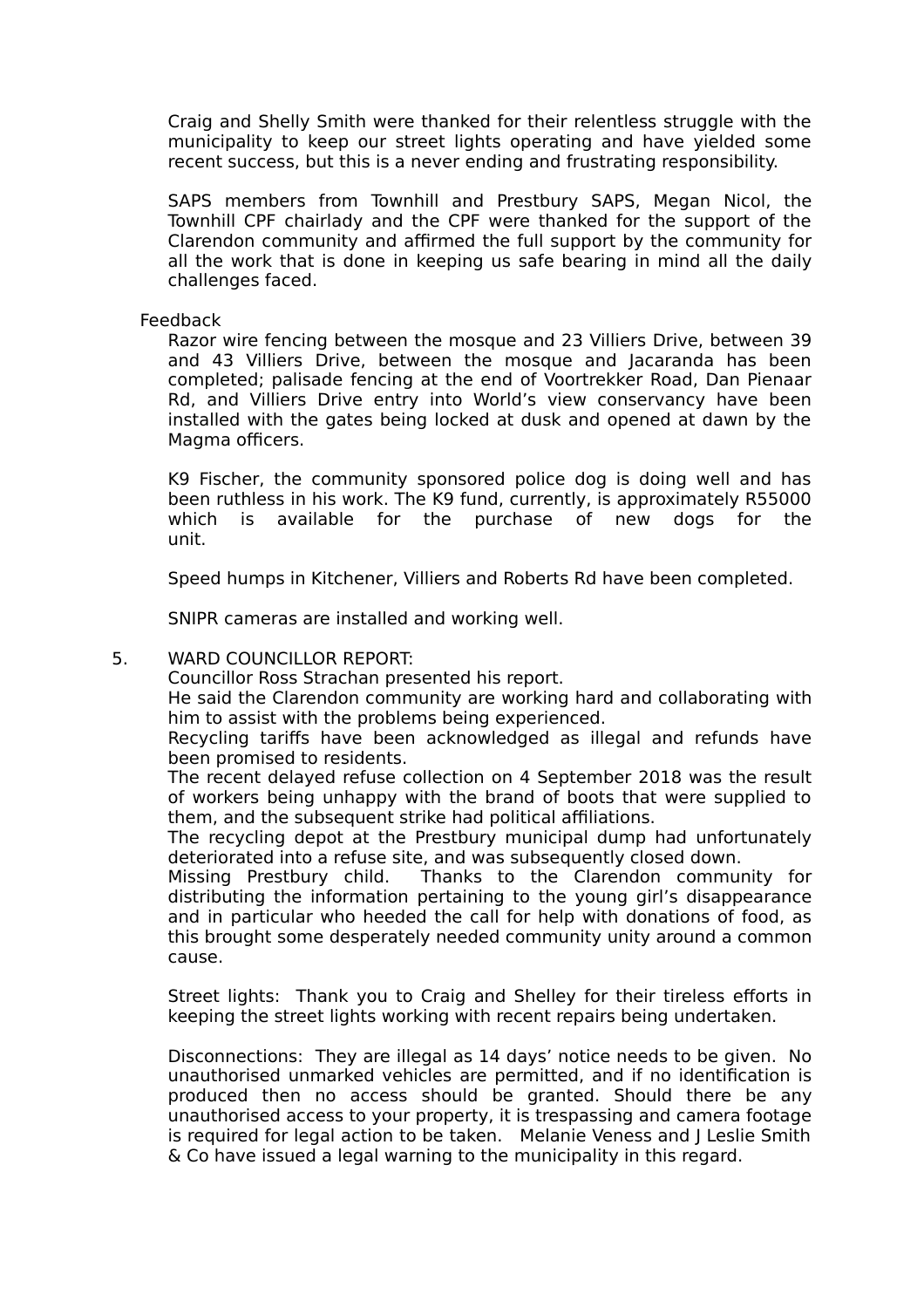Esther House. Ross stressed that we are not opposed to the safe house in the neighbourhood but expressed concern with the daily management of the facility. Security issues have arisen as husbands and boyfriends pursue the ladies at the facility, and children are being harshly disciplined. A petition will be circulated shortly to ascertain the way forward, bearing in mind that the direct neighbours are the worst affected and are obviously the most concerned.

The city has faced some major scandals and has been racked by considerable corruption.

Municipal Manager – Sizwe Hadebe has officially been suspended and an independent investigator has been appointed to investigate all mismanagement.

His appointment as municipal manager was irregular, 2 voice clips have been circulating exposing his affiliation with and taking instructions from senior politicians with regards to the municipal employment of friends and the purchase of a farm earmarked for the establishing of a cemetery for an overinflated price of R23 million. The criteria for the project were not met and the subsequent purchase was approved for only 40% of the property, at the same price.

SAP Billing System was awarded to 'Lipsit' and R6 million authorised for the project, with funds being invoiced by KPMG through 'sundries' to hide the expense.

Woodlands Ward 32 councillor, Clive Lotz, elected as a DA representative but 'bought' by the ANC and allocated a position at the Speakers Office, with a R40 000 monthly salary, but yet to work a single day since his promotion.

In order for a municipality to run effectively, there needs to be political stability, but unfortunately we have a situation of City Capture with different factions vying for control of the city's finances.

In conclusion he said we must keep up the pressure as a community, it gives him hope, and together we must work harder to bring the city back to what it should be. He said it is great to have a community such as Clarendon that is so involved.

Rowan thanked Ross for his hard work in holding the municipality to account for all the community related issues, amidst dealing with all the other municipal challenges.

#### 6. SAPS REPORT :

W/O King presented his report:-

He said some crime is down for the Townhill sector by comparison with 2017, burglary residential in particular by 25%, and mention was made of the collaboration of security companies, communities and SAPS working together which has yielded great success, SAPS is grateful for the community involvement. Carjacking incident at 60 Roberts Rd, vehicle was found and returned to the owner on the same night.

Roberts Rd Bridge: There is a new principal of Voortrekker School, Mr Anton Immelman, and he appears interested in working with the community and Pmb West Bowling Club to secure the bridge areas.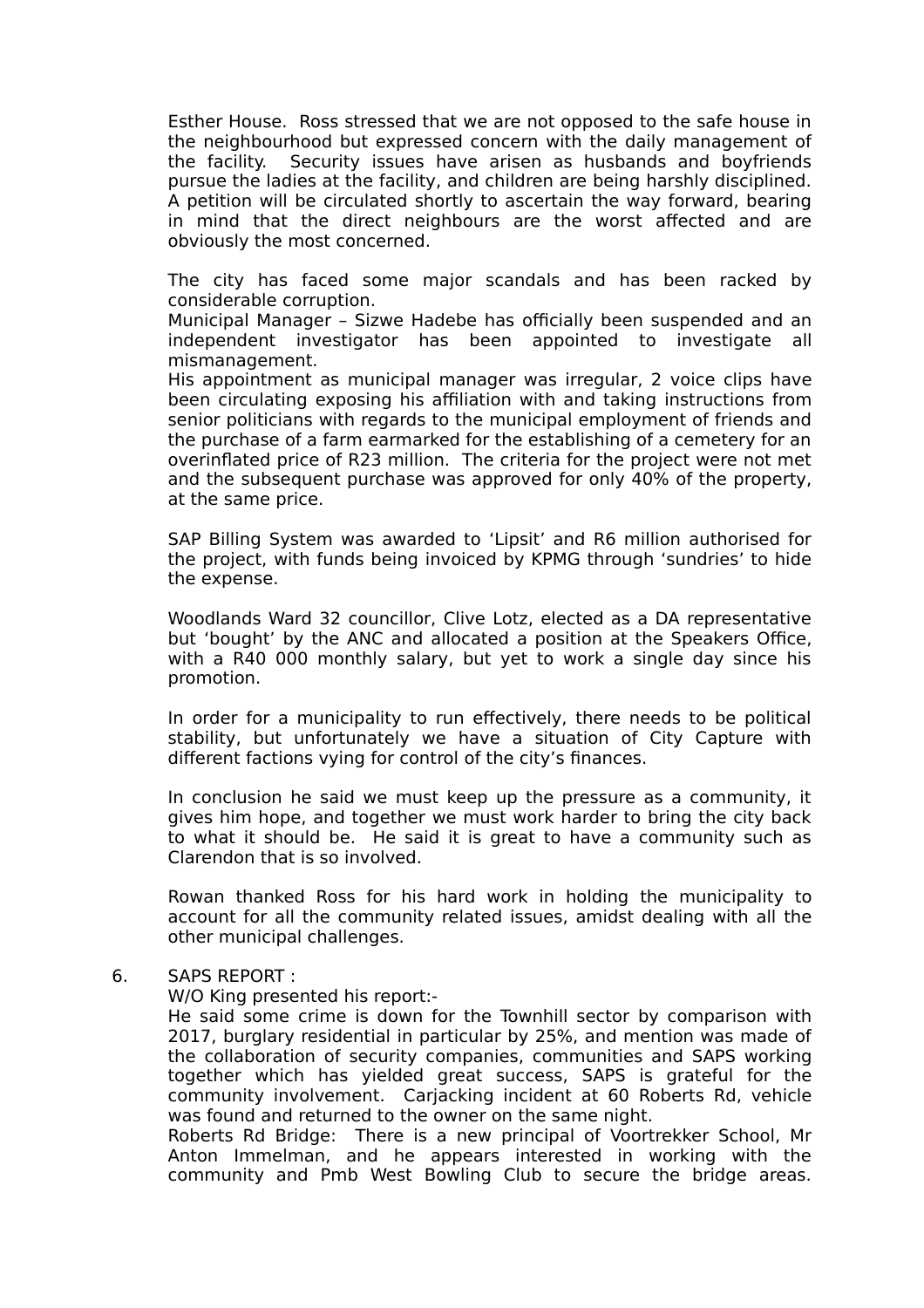Magma standing off at the bridge in the morning and evenings appears to have made a big difference in reducing crime.

Old age homes: SAPS will investigate, check and advise on their security. Wayne said Captain Jeary expressed his thanks to the Clarendon community for their help.

# 7. CPF REPORT :

Rowan presented on behalf of Megan Nichol

At the AGM October 2017, Megan Nichol was elected as the new chairperson of the Townhill CPF, with representation throughout the Townhill precinct, James Martin Vice-chairperson; Siobahn Redinger, secretary; Melika Singh, treasurer; Bruce Williams, Dereck Lawson and Rowan White. The CPF committee held a year end braai for the Townhill SAPS members which was a great success and useful team building exercise. Through donations from the Clarendon, Athlone and Montrose sub forums, "do's and don'ts while away on holiday" flyers were financed, printed and distributed together with Easter eggs as an awareness 'Easter campaign'. There has been an increase in property related crime, during August in the Townhill precinct, in particular homes adjacent to the N3, complexes and homes adjacent to vacant land, bush or forest. A joint anticrime operation was held on 16 August 2018, in collaboration with Townhill SAPS, private security companies and neighbourhood watches from the Athlone, Wembley, Chase valley, Montrose and Clarendon areas, very successful and no crime was recorded on that particular day. Vehicles attempting to cross the border with stolen motorcycle and bicycles were intercepted through community and SAPS partnership, gratitude to all involved. Please remember to report any crime to SAPS in order that crime patterns and activity can be monitored by CID. Well done to the CCA for leading the way in the Townhill precinct, you have done an amazing job in Clarendon and we are proud to have you work alongside the CPF. Megan Nichol, Chairperson, Townhill CPF.

#### 8. FINANCIALS :

Dylan presented the Financials which are in a very healthy state.

They were proposed for adoption by Craig Sadler and seconded by Ivan Scholtz. Rowan thanked Dylan for all the work he puts into the smooth running of the association's finances.

# 9. NEIGHBOURHOOD PATROLS:

Rowan reported on behalf of Dion Curtis

Patrols are ongoing, but random allowing for the element of surprise while eliminating the possibility of defined trends being established. A special mention to Dave Edwards who has been an active patroller since the inception of the neighbourhood watch initiative, he is now over 80 years old, has withdrawn from patrolling and entering semi-retirement. The patrols undoubtedly made a contribution to reducing crime and all the active patrollers were thanked for their efforts. A recent joint anti-crime operation with Townhill CPF took place on 16 August 2018, covering Clarendon, Montrose, Athlone, Wembley and Chase Valley, in collaboration with Townhill SAPS, sector neighbourhood watches and security companies. This was a very successful effort with more possibly planned for the future. He thanked Dion Curtis for all the hard work arranging the patrols and keeping the initiative operating.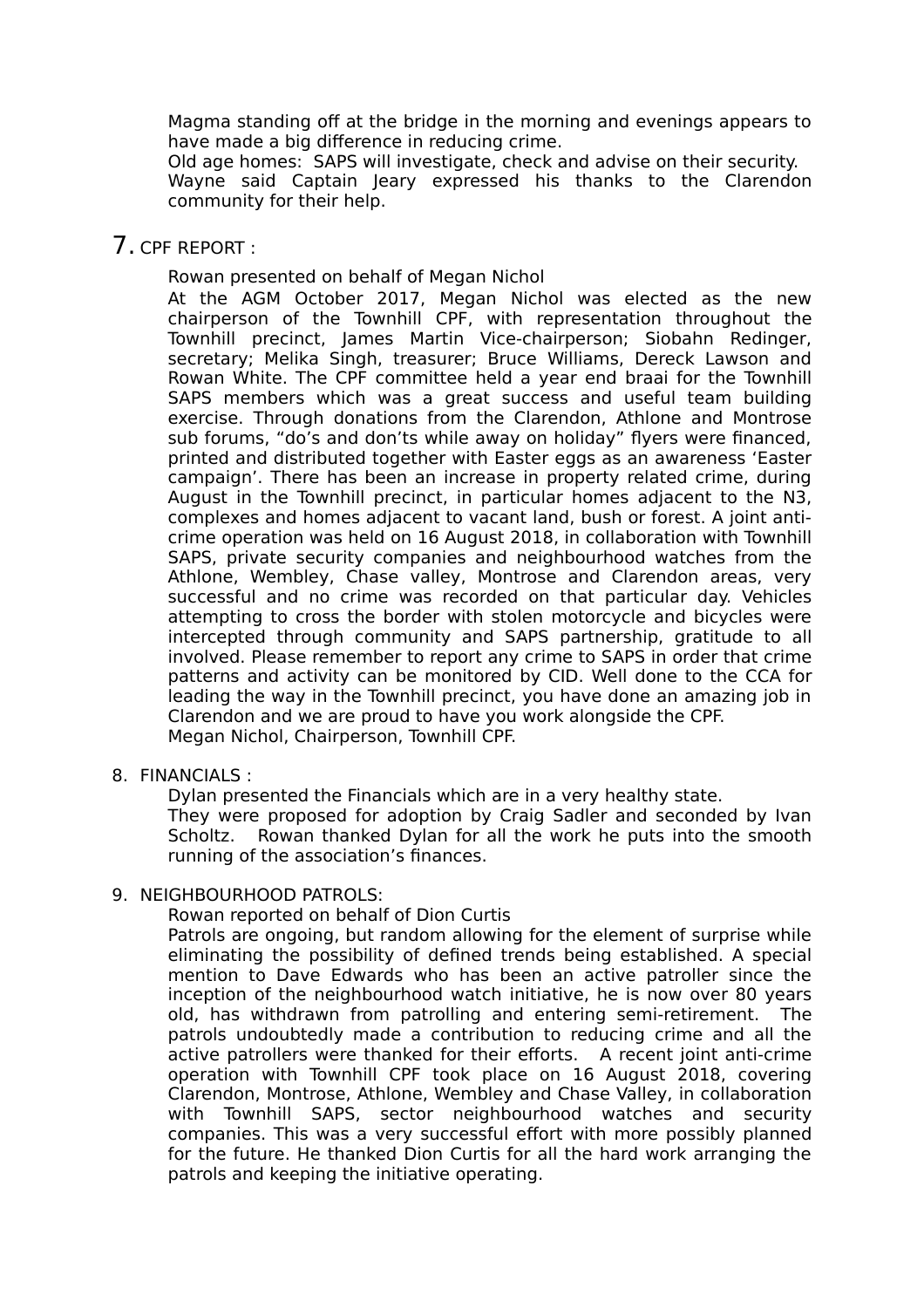# 10.CRIME STATS AND SECURITY :

Rowan showed a slide of the crime stats.

Burglary residential has decreased considerably and Clarendon accounted for 5 of the 128 reported property crimes in the Townhill sector and 2 of 120 reported in the Prestbury sector. All houses that were affected, bordered the Taunton Rd stream, conservancy or Botanical gardens and entry and exit points were predominantly from these areas. Mugging on the Roberts Rd Bridge is a concern but Townhill SAPS are aware and together with the CCA, Magma and Voortrekker School, efforts are being considered to secure this area. Attempted burglary and theft was slightly increased from previous years with 4 and 3 cases being recorded respectively in Clarendon. 1 carjacking recorded and subsequent recovery of vehicle and arrest of suspects. Please report all crime to the relevant SAPS station.

#### 11.WHATSAPP GROUPS:

WhatsApp groups make an enormous contribution and are highly effective means of communication that needs to be kept relevant avoiding inconsiderate and irresponsible messaging.

Potential hoax messages without verification are discouraged as this can cause unnecessary panic in the community and divert scarce SAPS resources to investigate these reports.

Please take special note of the shoes and pants worn by a suspect when posting an alert, as multiple jackets are often worn so as to divert any security identification.

The security groups are restricted to security only, bearing in mind that the Magma patrol phone is linked to these groups in order that they may react to any alerts.

The chat group is a fantastic forum for the exchange of useful information and caution and respect needs to be observed, when posting large unnecessary messages that potentially use up valuable data.

### 12.MAGMA :

Rowan introduced the Magma staff who were present and thanked them for their efforts in reducing crime in the area. Over 130 homes are now directly contracted in Clarendon with alarm activations, directly received by the patrol phone and together with the 24/7/365 patrolling there is a massive deterrent to crime in the area.

Magma holds vigil at the Roberts Rd Bridge before, during and after shift change, keeping an eye on Clarendon staff to and from work. The bridge remains a challenge, staff and residents are discouraged from walking in this area alone.

Magma guards have intercepted multiple suspects either loitering in the neighbourhood or with criminal intent, appropriate action being applied.

The most recent arrest happened on 5 September 2018, where the Magma guards arrested one of the most wanted house breaking suspects in PMB attempting to offload stolen items, leading to the arrest of a Malawian national, and recovery of other stolen items at a property in town.

A very big thank you to all the armed response officers stationed in Clarendon, some of the most professional, dedicated and fearless men, an asset to the company and a great source of comfort knowing that they are at hand in the event of an emergency.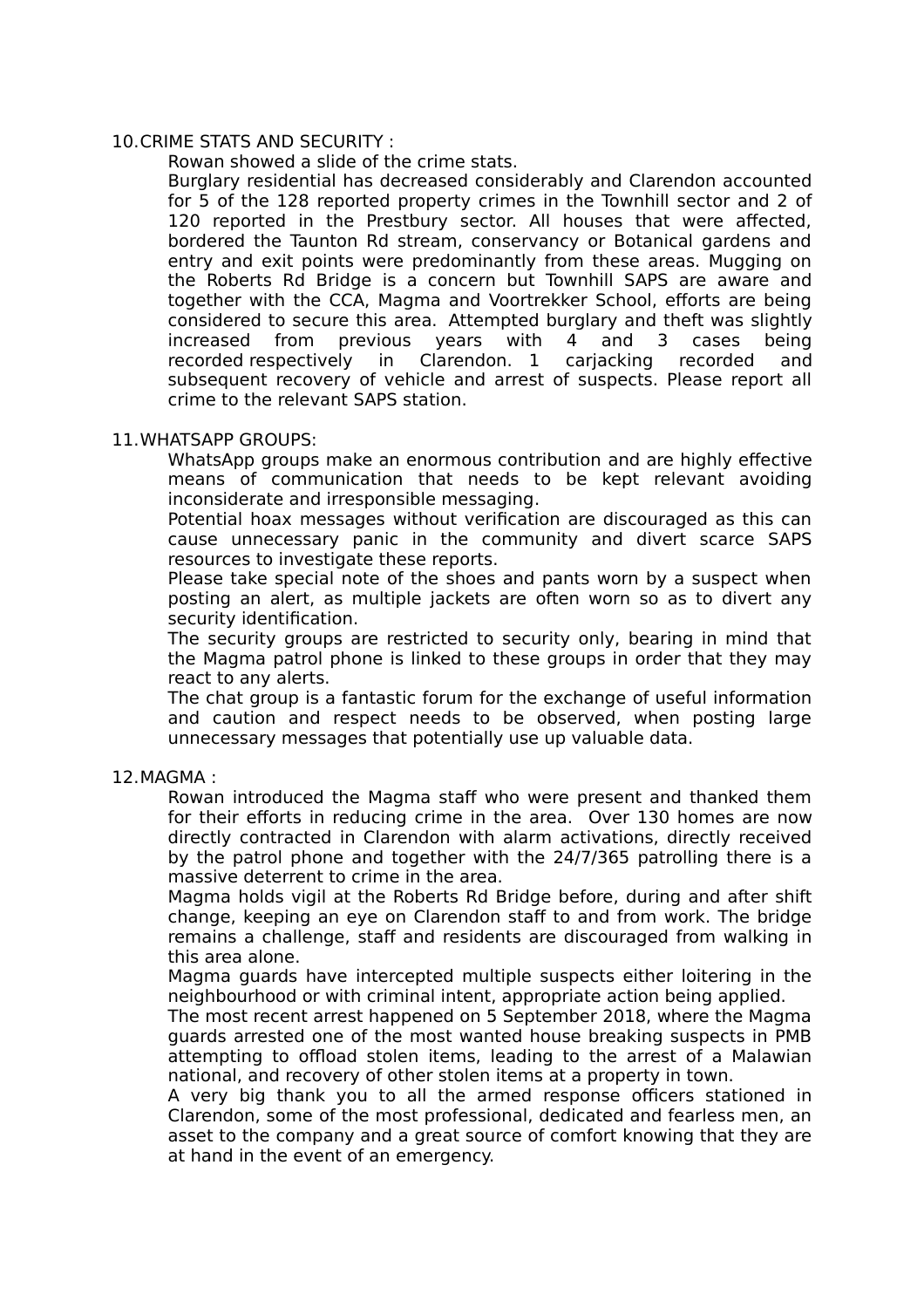### 13.SNIPR :

The SNIPR number plate recognition cameras are working well and have replaced the old CCTV cameras outside 205 Villiers Drive, 53 Taunton Rd and 60 Roberts Rd. The data base administration fee of R599 inclusive of VAT per camera/month and the initial outlay for the specialised cameras and SNIPR software are covered by the CCA. All number plates entering the neighbourhood are screened and all persons linked to the Clarendon SNIPR App receive alerts should any plates being flagged as stolen or involved in criminal activity enter the area. SAPS are notified for appropriate response.

14. MATTERS ARISING :

Rowan said he has a copy of the Municipal Bye-Laws pertaining to Municipal services should anyone require a copy.

#### Disconnection of Electricity

The municipality have intensified their efforts in order to collect much need revenue and there have been a spate of disconnections at inopportune times and often illegally, and the new SAP billing system is creating massive problems.

# **Credit Control and Debt Collection Policy 2017/18 (adopted/approved by the full Council on 1 June 2017)**

6. Metering of Municipal services

6.8 The owner or occupier of premises in this municipality must give an official of this municipality, [who must clearly identify him/herself by either a letter of appointment signed by authorised person of the Municipality or a Municipal Identification card or a clearly marked vehicle confirming the relationship with the Municipality] or any representative of a service provider authorised by the Municipality, access to the premises at all times in order to:

d) Disconnection of supply for fault finding purposes and for operational reasons;

# 12. Queries in respect of accounts

12.2 In the event of an account holder providing reasonable grounds as a basis (in writing) for a query on any item or items on the municipal account, no action shall be taken against the account holder provided the accountholder has paid, by due date, an amount equal to the monthly average of the three most recent undisputed accounts in respect of the service in dispute

# 13. Disconnection/Restriction of services

13.1 The Municipality is obliged to issue any final request notices or other reminders to customers whose accounts are in arrears, prior to disconnection in terms of the Promotion of Administrative Justice Act, 2000 (Act No.3 of 2000) in so far as possible.

13.2 The account, if in arrears for 30 days or more, shall reflect a message warning of disconnection.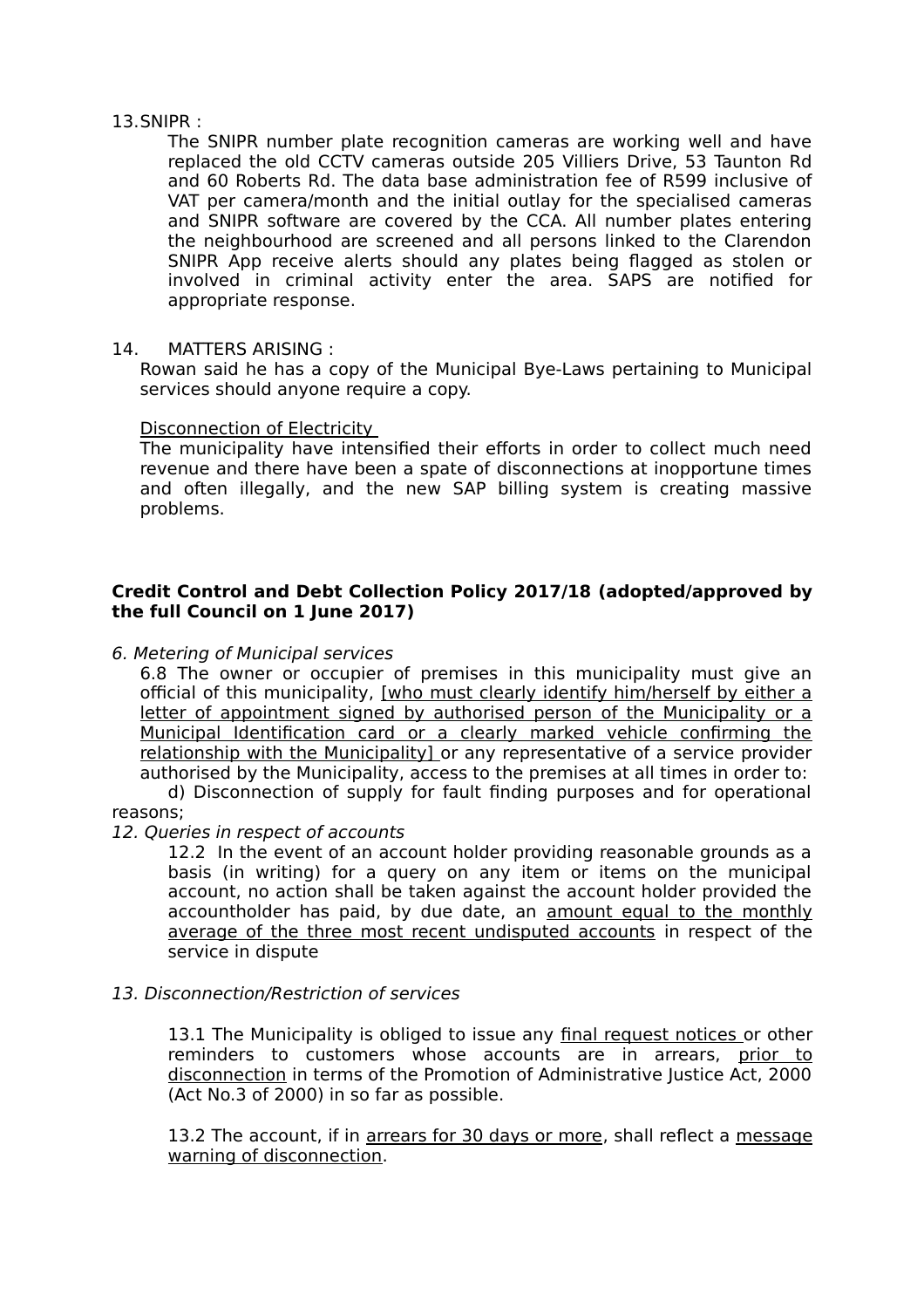In the event of a disconnection team being dispatched to your home:

Vehicle displaying Municipality logo & official uniforms

- 1 Valid municipality identification
- 2 14 day warning of disconnection
- 3 Official authorisation to disconnect
- 4 Correct property address and billing details
- 5 Manager details responsible for dispatching disconnection team

In the event of unmarked vehicles & civilian clothing

SAPS verification and clearance

Unless the above criteria are met it would be advisable for your own safety not to grant access to your property.

Useful email addresses for

**Billing**: [billing@msunduzi.gov.za,](mailto:billing@msunduzi.gov.za) 033 3922980,

**Water meter** submissions: [meter.readings@msunduzi.gov.za,](mailto:meter.readings@msunduzi.gov.za) 033 3922980,

**Reconnections**: [paymybill@msunduzi.gov.za,](mailto:paymybill@msunduzi.gov.za) 033 3922663 / 033 3923062

**Billing Problems :** Please WhatsApp Ross Strachan and he can then immediately forward any queries to Marlin Hoskins

# 15. RECYCLING

The eco-brick initiative has been adopted by many schools around PMB and something to consider for all plastic waste, Clarendon School are considering recycling as a future school project with a recycling depot possibly being set up on the school grounds.

# 16.CCA MEMBERSHIP :

Rowan appealed to everyone to encourage neighbours and non-members to consider joining the CCA, as the control of the neighbourhood, the security of our properties and ultimately the safety of our families is paramount. He stressed that numbers are slightly down compared to last year and this may be due to people having moved out of the area.

17. COMMITTEE 2018 : It will remain the same

Chairman – Rowan White Treasurer – Dylan Horn Secretary – Pam Read CPF representatives – Rowan White and Jim Read

Committee: Rob Evans, Rob van Heerden, Marlene Daly, Chris Withers, Dion Curtis, Greg Dreyer, Steve Crosly, John Kassner, Mark Dent, Craig Smith, Derek Butler, Deirdre Serfontein and Rouen Bruni

Rowan said if anybody wishes to join the committee, they would be very welcome.

- 18. GENERAL:
	- 18.1. Walking Dogs: Municipal Bye-Laws stipulate that dogs be on leashes when walking through residential areas, especially if they are uncontrolled and pose a danger to other dogs and people<br>2. Street lights: A big thank you to Shelley Smith,
	- 18.2. Street lights: A big thank you to Shelley Smith, repairs have recently been undertaken.